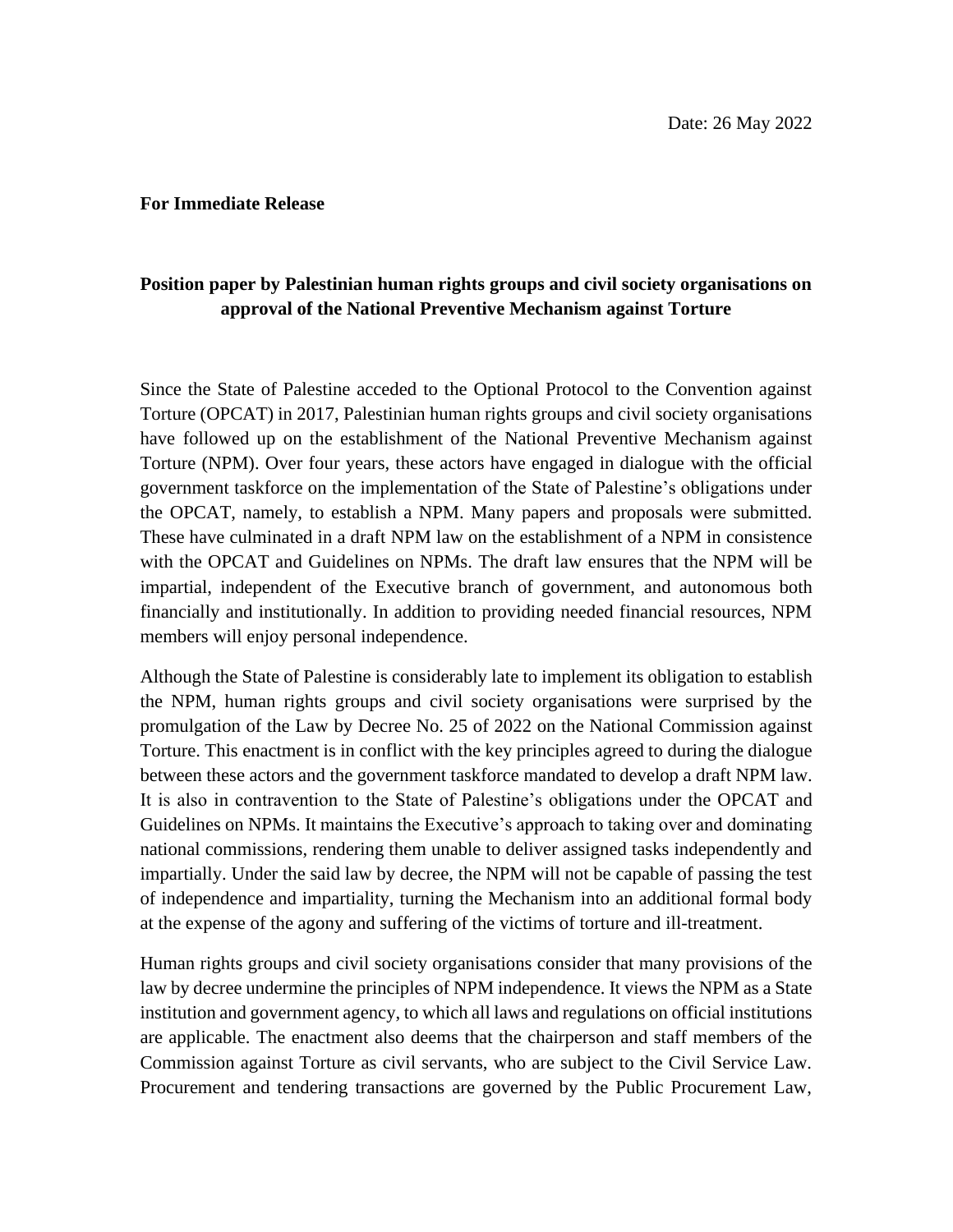treating the Commission as a full government body. Every time, NPM members are appointed by the President based on a recommendation of the Council of Ministers, contradicting the State of Palestine's obligations under the OPCAT. These require the adoption of the highest standards of transparency and independence. When NPM members are chosen, the same approach applicable to the selection of commissioners of national human rights institutions will be in place. Many irregularities deprive the NPM of independence, impartiality, and objectivity at all levels.

The law by decree was passed just two months ahead of the consideration by the UN Committee against Torture (UNCAT) of the initial report submitted by the State of Palestine under Article 19 of the Convention against Torture (CAT). Human rights groups and civil society organisations consider that this timing attempts to uplift the image of Palestine before the UNCAT five years after it was committed to establishing the NPM. Violating international standards and State of Palestine's obligations, the law by decree will negatively impact the standing of Palestine before the UNCAT as well as other treaty bodies and international agencies.

Human rights groups and civil society organisations emphasise that the law by decree reflects a continued approach of enacting laws by decree in contradiction with the requirements of the Palestinian Amended Basic Law. They further stress that the NPM can be established by means other than laws by decrees. Of note, the law by decree was issued in contrariety with the outcomes of the dialogue between these actors and government taskforce. This practice has been repeated on more than one occasion, turning dialogue into a formal procedure opted for by the government to embellish its image. It requires that these organisations review their engagement in similar dialogues to save time and resources, ensuring that they are not used to improve the official standing.

Human rights groups and civil society organisations affirm their rejection of, and call for abolishing, the law by decree. The agreed outcomes of dialogue on the NPM establishment will be maintained. They call on human rights organisations, members of the legal community, and social figures not to sit on the NPM under the stated format. The organisations will include in their reports to the UNCAT detailed comments on the law by decree, which violates the State of Palestine's obligations under the CAT and OPCAT.

End

Signatory organisations

1. Palestinian Human Rights Organizations Council